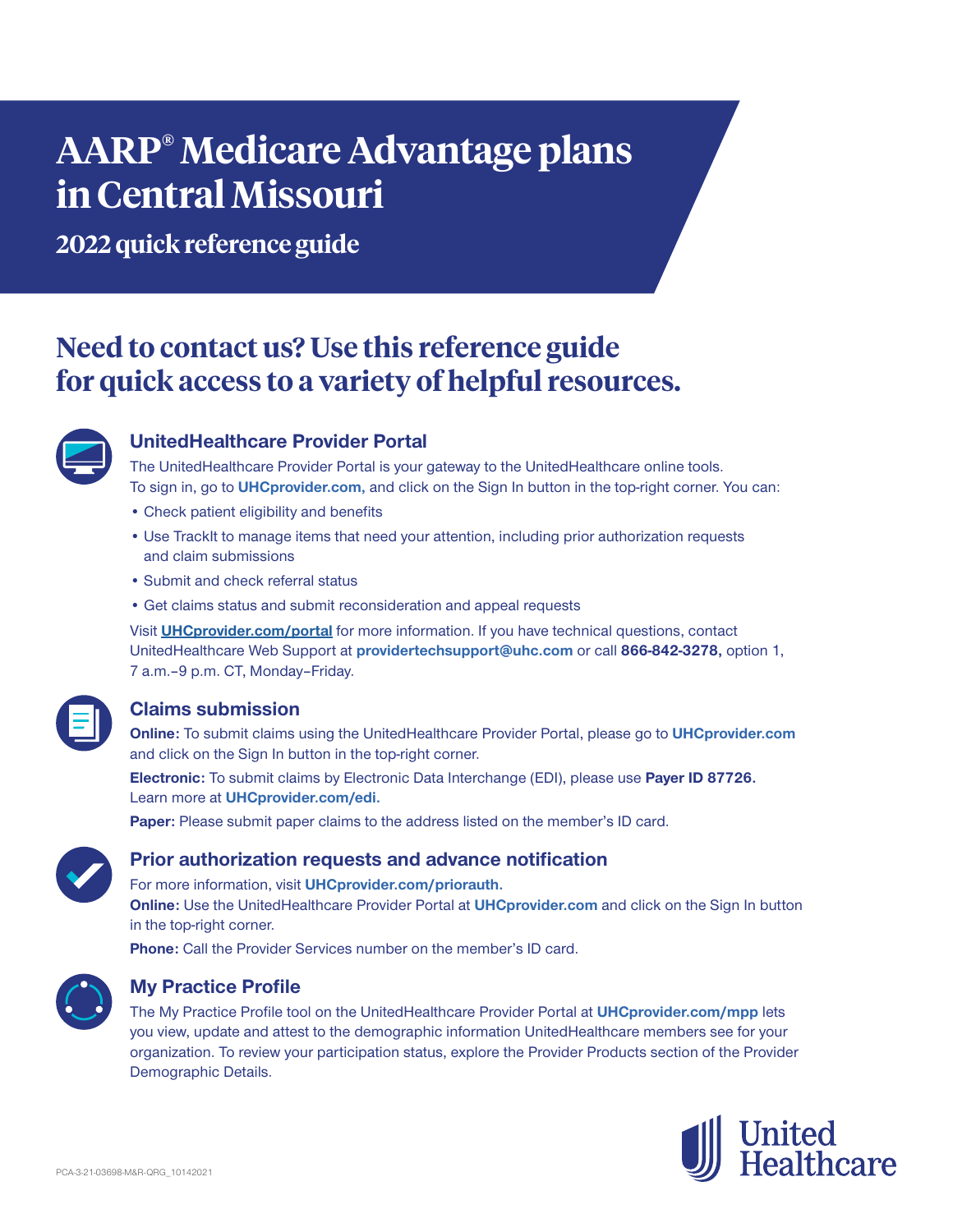

# **Telehealth (virtual visits)**

- UnitedHealthcare Medicare Advantage members have coverage for telehealth with contracted network health care professionals for medical and behavioral/mental health care
- If you're looking to deliver care virtually, we have resources, training, best practices and reimbursement policies at **UHCprovider.com/telehealth**

You'll find our telehealth service protocols in the administrative guide at **UHCprovider.com/guides.**



#### **Behavioral and mental health services**

Please refer to the member's ID card for their behavioral and mental health provider phone number.

**Prescription medications**

**optumrx.com** Mail order

- Call **800-791-7658,** Monday–Friday, 8 a.m.‒8 p.m. CT
- Fax 800-491-7997

Oral drug prior authorization requests **covermymeds.com/epa/optumrx**

- Call **800-711-4555,** option 1
- Fax 800-527-0531

Injectable drug prior authorization requests

• Call **800-711-4555,** option 2



# **UnitedHealthcare Vision**

#### **spectera.com**

Routine vision care

• Call **800-638-3120,** Monday–Friday, 7 a.m.–10 p.m., and Saturday, 8 a.m.–5:30 p.m. CT



# **UnitedHealthcare Hearing**

#### **uhchearing.com**

For routine hearing services and plans offering hearing aids covered through UnitedHealthcare Hearing, members must receive hearing aids from a UnitedHealthcare Hearing network provider. Contact UnitedHealthcare Hearing directly with any questions. • Call **855-523-9355,** Monday–Friday, 8 a.m.–8 p.m. CT



## **UnitedHealthcare Dental**

**uhcdental.com** Routine dental care • Call **877-816-3596,** Monday–Friday, 7 a.m.–10 p.m. CT



#### **Other resources**

You'll find information in the care provider administrative guide at **UHCprovider.com/guides.** If you can't find the information you need on **UHCprovider.com**, call **Provider Services** at **877-842-3210,** 8 a.m.–8 p.m. ET, Monday–Friday.

#### **Questions?**

If you have questions, please contact your provider advocate, provider relations or network management representative at **UHCprovider.com/contactus** > Network Contact.

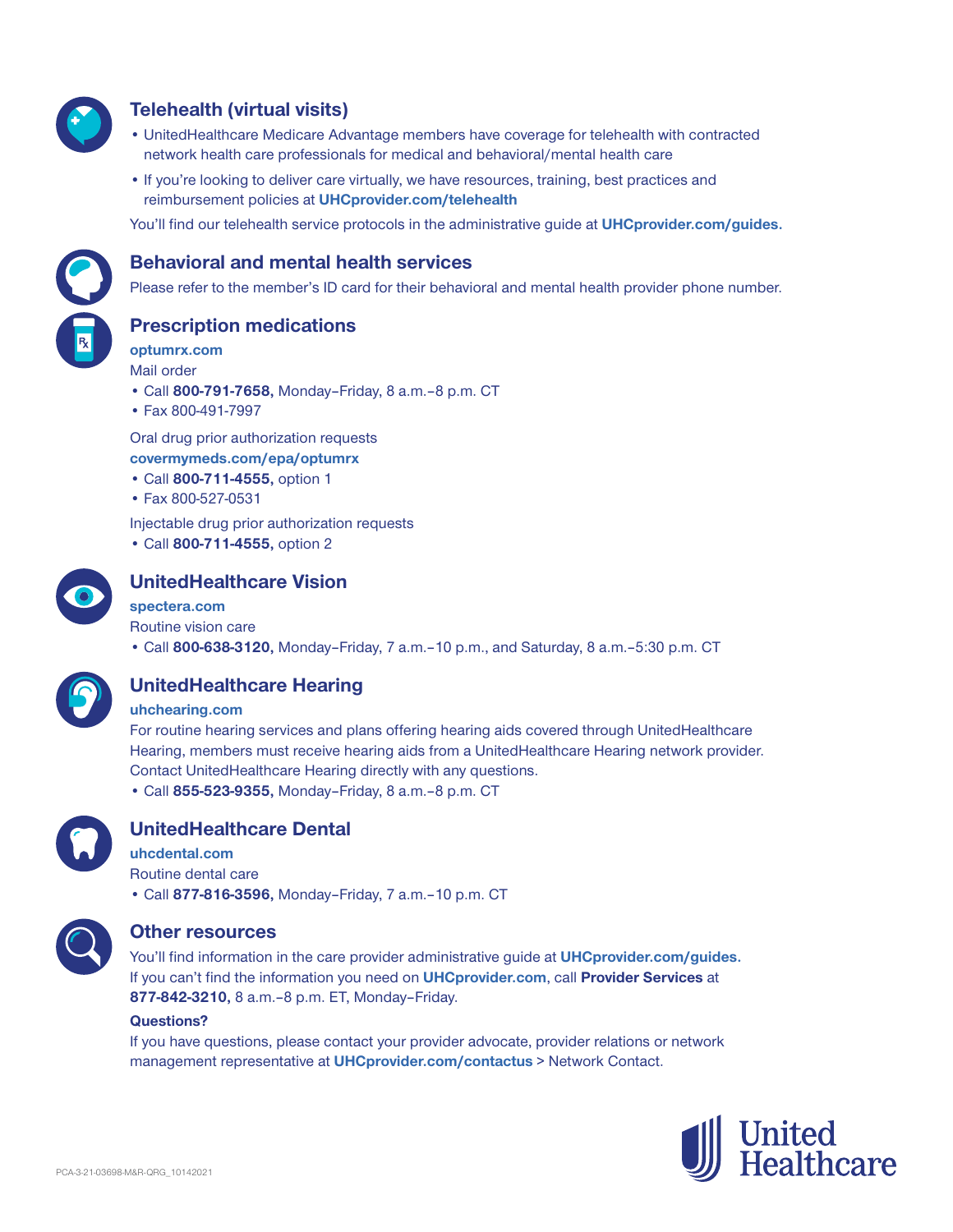# **Sample ID cards**





Sample member ID cards for illustration only; actual information varies depending on payer, plan and other requirements.